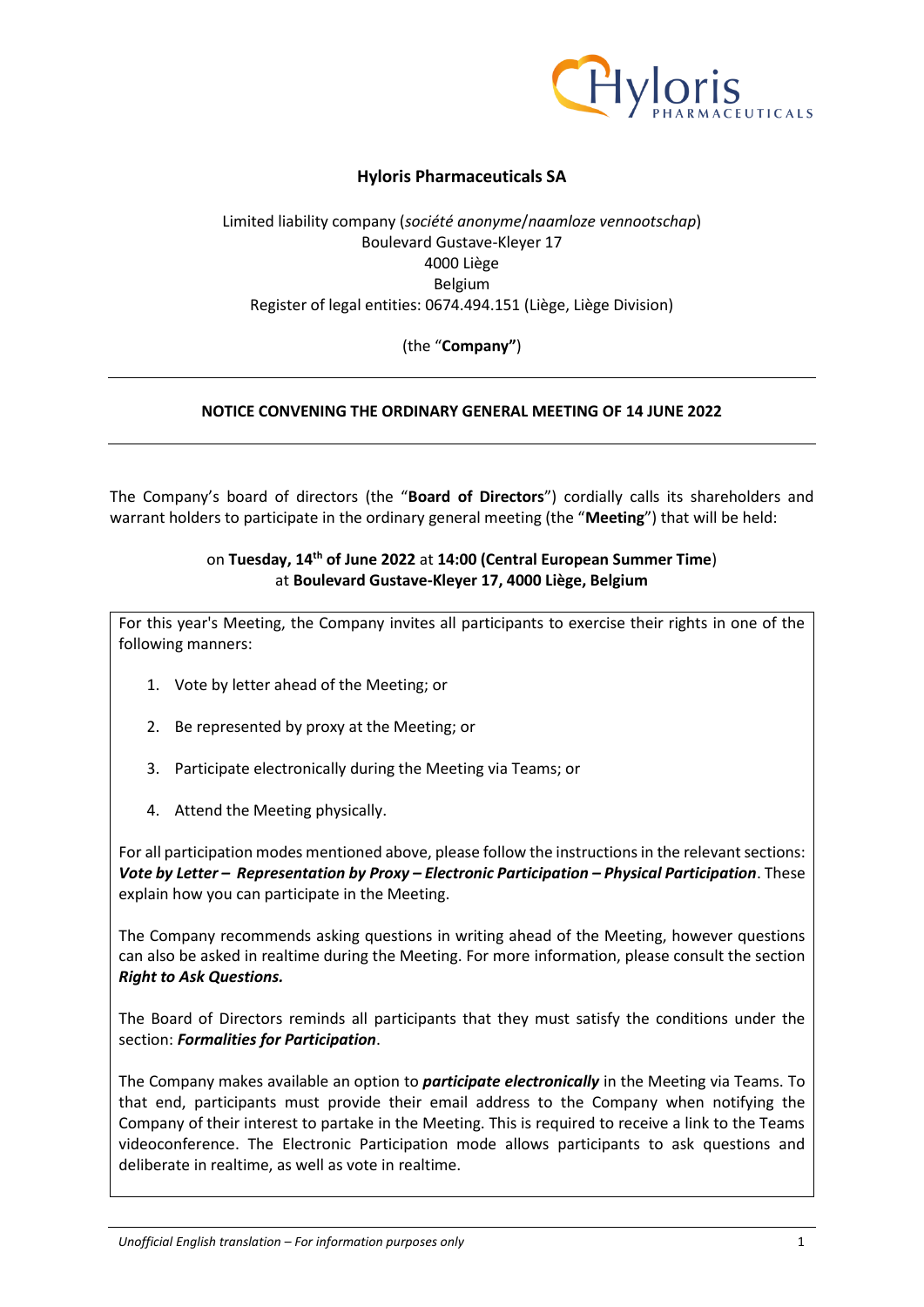

For participants who have voted by letter or who have granted a proxy, the Company will make available a *realtime webcast* of the Meeting via Teams. Participants who provide the Company with an email address is the section designated thereto in the vote by letter form or proxy form, will receive a link to the webcast. Please note that it will not be possible to ask questions, nor vote during the webcast.

**Warrant holders** can attend the Meeting with an advisory vote. Warrant holder may also opt for one of the four participation modes: *Vote by Letter – Representation by Proxy – Electronic Participation – Physical Participation*. These explain how you can participate in the Meeting. Questions can be asked ahead of the Meeting in writing or during the Meeting in accordance with section: *Right to Ask Questions.* The right to participate electronically or follow a realtime webcast is also available to warrant holders.

The Board of Directors reminds all warrant holders that they must satisfy the conditions under the section: *Formalities for Participation.*

If the mandatory public health and social distancing measures change between the date of this convening notice and the date of the Meeting, and if large-scale, in-person gatherings are prohibited again, the Company will communicate in due time whether the Meeting will be conducted differently.

# **AGENDA AND PROPOSED RESOLUTIONS**

## **AGENDA**

- 1. Take cognizance of the Board of Directors' report for the financial year ending on the  $31<sup>st</sup>$  of December 2021.
- 2. Take cognizance of the statutory auditor's report for the financial year ending on the  $31<sup>st</sup>$  of December 2021.
- 3. Approve the annual accounts for the financial year ending on the  $31<sup>st</sup>$  of December 2021 and approve profit-and-loss allocation.
- 4. Take cognizance of the Board of Directors' and the statutory auditor's reports on the consolidated annual accounts for the financial year ending on the  $31<sup>st</sup>$  of December 2021.
- 5. Take cognizance of the consolidated annual accounts for the financial year ending on the  $31<sup>st</sup>$  of December 2021.
- 6. Grant discharge to the directors.
- 7. Grant discharge to the statutory auditor.
- 8. Approve the re-appointment of KPMG BEDRIJFSREVISOREN BV | KPMG RÉVISEURS D'ENTREPRISES SRL, represented by Mr. Olivier Declercq, as statutory auditor of the Company.
- 9. Vote (advisory vote) on the remuneration report for the financial year ending on the  $31<sup>st</sup>$  of December 2021.
- 10. Grant power of attorney for the performance of formalities.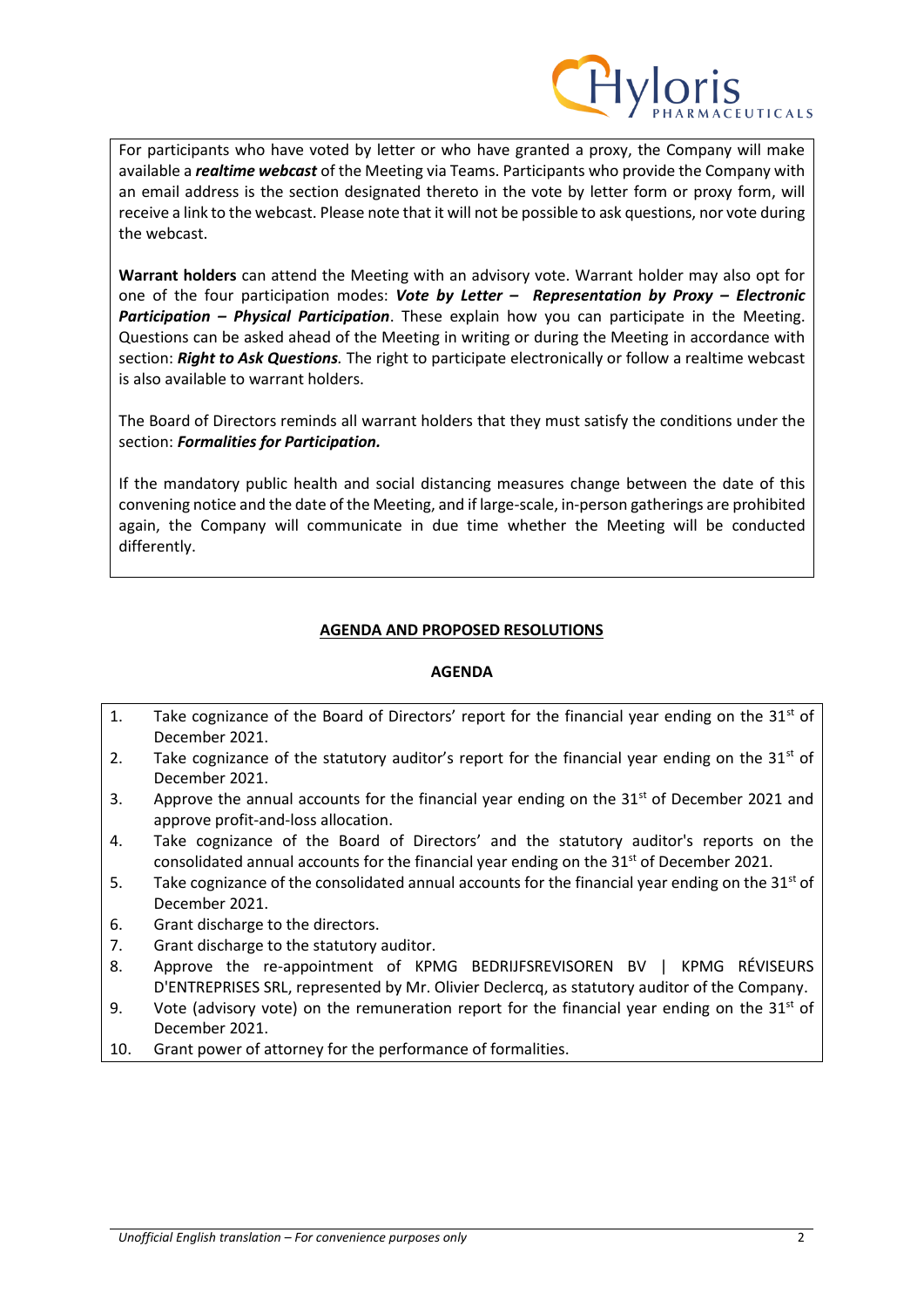

## **PROPOSED RESOLUTIONS**

**1. Take cognizance of the Board of Directors' report for the financial year ending on the 31st of December 2021**

#### *Proposed Resolution*

The Board of Directors affirms that this agenda item does not require a resolution.

**2. Take cognizance of the statutory auditor's report for the financial year ending on the 31st of December 2021**

#### *Proposed Resolution*

The Board of Directors affirms that this agenda item does not require a resolution.

**3. Approve the annual accounts for the financial year ending on the 31st of December 2021 and approve the profit-and-loss allocation** 

#### *Proposed Resolution*

It is proposed that the annual accounts for the financial year ending on the  $31<sup>st</sup>$  of December 2021 and the profit-and-loss allocation as proposed by the Board of Directors be approved. The profit-and-loss allocation is set out as follows:

| Loss of financial year                                | (7,684,897)    |
|-------------------------------------------------------|----------------|
| Loss carried forward from the previous financial year | (6,749,131)    |
| Loss to carry forward                                 | (14, 434, 028) |

**4. Take cognizance of the Board of Directors and the statutory auditor's reports on the consolidated annual accounts for the financial year ending on the 31st of December 2021** 

## *Proposed Resolution*

The Board of Directors affirms that this agenda item does not require a resolution.

**5. Take cognizance of the consolidated annual accounts for the financial year ending on the 31st of December 2021**

## *Proposed Resolution*

The Board of Directors affirms that this agenda item does not require a resolution.

#### **6. Grant discharge to the Directors**

#### *Proposed Resolution*

It is proposed that discharge be granted to each Director in respect of his/her/its duties for the financial year ending on the  $31<sup>st</sup>$  of December 2021.

## **7. Grant discharge to the statutory auditor**

## *Proposed Resolution*

It is proposed that discharge be granted to KPMG BEDRIJFSREVISOREN BV | KPMG RÉVISEURS D'ENTREPRISES SRL, represented by Mr. Olivier Declercq, in respect of its duties for the financial year ending on the 31<sup>st</sup> of December 2021.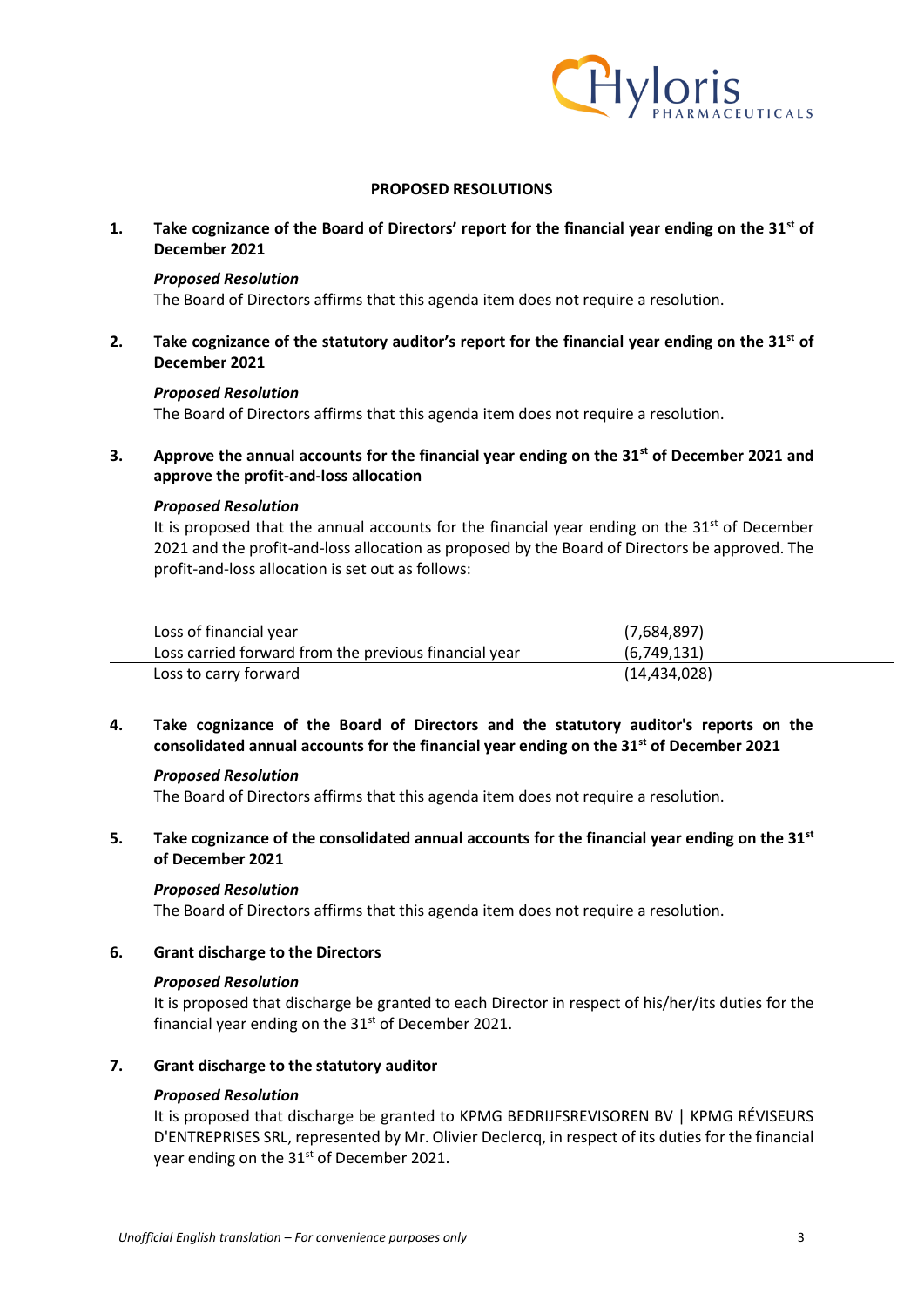

# **8. Approve the re-appointment of KPMG BEDRIJFSREVISOREN BV | KPMG RÉVISEURS D'ENTREPRISES SRL, represented by Mr. Olivier Declercq, as statutory auditor of the Company**

#### *Proposed Resolution*

It is proposed that, upon recommendation of the Audit Committee, the Meeting appoints KPMG BEDRIJFSREVISOREN BV | KPMG RÉVISEURS D'ENTREPRISES SRL, represented by Mr. Olivier Declercq, having its registered office at Luchthaven Brussel Nationaal 1K, 1930 Zaventem, Belgium, with enterprise number 0419.122.548, as statutory auditor of the Company for a term of three (3) years ending at the end of the general meeting that will resolve on the approval of the annual accounts for the financial year ended on the  $31<sup>st</sup>$  of December 2024. The representative (currently) designated by KPMG BEDRIJFSREVISOREN BV | KPMG RÉVISEURS D'ENTREPRISES SRL is Mr. Mr. Olivier Declercq, accredited auditor. The statutory auditor's annual fee for the audit of the annual accounts of the Company and the consolidated accounts, is fixed at EUR 73.000 (excl. VAT and out-of-pocket expenses).

## **9. Vote (advisory vote) on the remuneration report for the financial year ending on the 31st of December 2021**

#### *Proposed Resolution*

It is proposed that the remuneration report for the financial year ending on the  $31^{st}$  of December 2021, as elaborated in the annual report in page 58 – Remuneration Report , be approved. The 2021 annual report is available on the Company's website at https://hyloris.com/wpcontent/uploads/2022/04/Hyloris\_RA21\_29avril\_FR\_planche.pdf.

## **10. Grant power of attorney for the performance of formalities**

#### *Proposed Resolution*

It is proposed that special powers be granted to Mr. Koenraad Van der Elst, Chief Legal Officer of the Company, and to Ms. Gisèle Rosselle, Mr. Céderic Devroey, Mr. Thijs Keuleers and Ms. Marie-Elisabeth Dubois, who are all lawyers of the law firm Strelia, whose registered office is at Rue Royale 145, 1000 Brussels, Belgium.

These special powers allow each of them to act individually and have the authority to subdelegate to perform in the name and on behalf of the Company all formalities pertaining to the publication obligations imposed by law regarding the resolutions adopted at this Meeting and, more particularly, to the publication of an excerpt of these minutes in the Annexes to the Belgian Official State Gazette and, generally, to perform all steps at the Clerk's office of the Court of Enterprises and everything necessary for these purposes.

*\*\*\**

#### Quorum and majority

There is no quorum or majority requirement for deliberating and voting on the Meeting's agenda items above. Subject to applicable law, each share has one vote. The resolution proposed in the agenda will be passed if a simple majority of the votes validly cast approves it.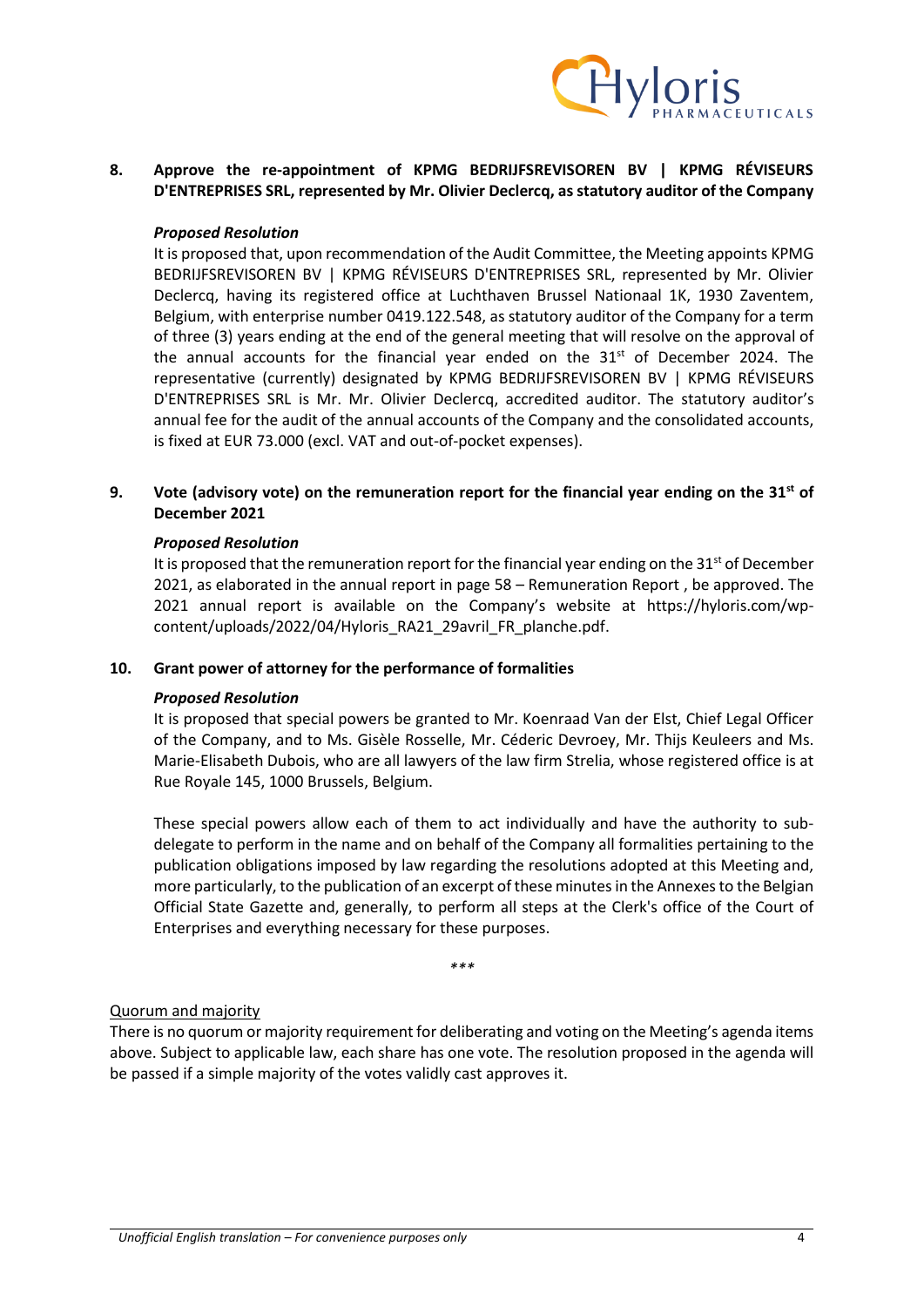

## **FORMALITIES FOR PARTICIPATION**

The Board of Directors reminds all shareholders that the Registration Condition and Notification Condition, set out below, must be fulfilled in order to be allowed to attend the Meeting and vote on the agenda items at the Meeting. In accordance with Article 25 of the Company's Articles of Association and Article 7:135 of the Belgian Code on Companies and Associations, holders of profit-sharing certificates, convertible bonds, warrants or certificates issued with the cooperation of the Company are entitled to attend the Meeting and cast an advisory vote if they meet *mutatis mutandis* the admission criteria for shareholders.

#### *Registration Condition*

*Condition 1:* Only persons who own shares of the Company on **Tuesday, 31st of May 2022** at midnight **24:00 (Central European Summer Time)** (the "**Registration Date**") are entitled to participate and vote at the Meeting. The owner of shares on the Registration Date is determined as follows:

- *i. for registered shares: if the name of the shareholder is recorded in the Company's register of registered shares;*
- *ii. for dematerialised shares: if the name of the shareholder is recorded in the accounts of a recognised account holder or recorded in the accounts of the central securities depository. A certificate can be issued as proof hereto.*

#### *Notification Condition*

*Condition 2:* The owner of shares who meets Condition 1 must notify the Company about its intention to participate at the Meeting by not later than **Wednesday, 8 th of June 2022** (date of receipt by the Company). Shareholders can do so in one of the following manners:

- *i. for shareholders who opt to vote by letter ahead of the Meeting: notify the Company of your intention to participate by sending your vote by letter form to the Company in accordance with section: Vote by Letter. The receipt of the vote by letter form will serve as notification of your intention to participate in the Meeting. Please also provide your email address to the Company by sending an email t[o corporate@hyloris.com](mailto:corporate@hyloris.com) if you would like to receive a link to the webcast.*
- *ii. for shareholders who opt to grant a proxy to be represented at the Meeting: notify the Company of your intention to participate by sending your proxy form to the Company in accordance with section: Representation by Proxy. The receipt of the proxy form will serve as notification of your intention to participate in the Meeting. Please also provide your email address to the Company by sending an email to [corporate@hyloris.com](mailto:corporate@hyloris.com) if you would like to receive a link to the webcast.*
- *iii. for shareholders who opt for Electronic Participation or Physical Participation*: *notify the Company of your intention to participate by email to [corporate@hyloris.com](mailto:corporate@hyloris.com) or by post to Hyloris Pharmaceuticals SA, Boulevard Gustave-Kleyer 17, 4000 Liège, Belgium, to the attention of Mr. Koenraad Van der Elst, Chief Legal Officer. Sending by email is recommended. In case of Electronic Participation, please also provide an email address to the Company by sending an email to [corporate@hyloris.com](mailto:corporate@hyloris.com) in order to receive a link to the Teams videoconference.*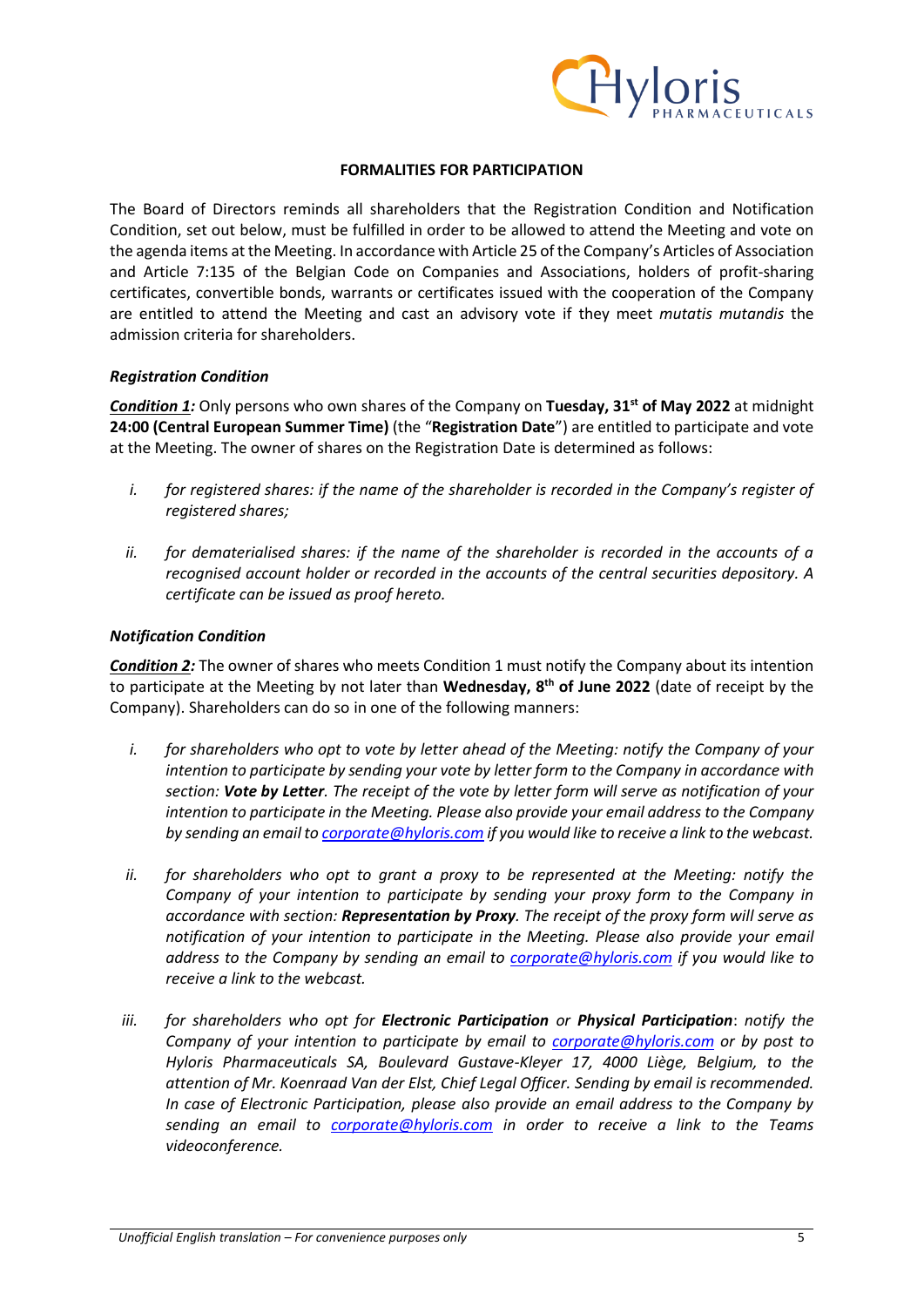

## **For holders of dematerialised shares:**

In addition to the above steps, holders of dematerialised shares must evidence to the Company that they effectively hold the number of dematerialised shares on Registration Date with which they would like to participate in the Meeting. Shareholders must do so in the following manner:

- *i. obtain (from your financial intermediary) a certificate from a recognised account holder or the central securities depository that proves the number of dematerialised shares that is registered in the name of the shareholder in its account on Registration Date; and*
- *ii. send this certificate by email to [corporate@hyloris.com](mailto:corporate@hyloris.com) or by post to Hyloris Pharmaceuticals SA, Boulevard Gustave-Kleyer 17, 4000 Liège, Belgium, to the attention of Mr. Koenraad Van der Elst, Chief Legal Officer. Sending by email is recommended.*

#### **VOTE BY LETTER**

In accordance with Article 27 of the Company's Articles of Association, the Company allows its shareholders to vote by letter ahead of the Meeting. Votes by letter must be cast by no later than Wednesday, 8<sup>th</sup> of June 2022 (date of receipt by the Company). Shareholders must use the designated form to vote by letter. You can download this vote by letter form from the Company's website on <https://hyloris.com/shareholders-meeting-2022/> and obtain it from the Company's registered office at Boulevard Gustave-Kleyer 17, 4000 Liège, Belgium. It is recommended to download the form from the Company's website.

#### **Signature**

This vote by letter form must be signed by hand or electronically. If you choose to sign electronically, your signature must be a either an electronic signature or qualified electronic signature in the sense of *Regulation (EU) No 910/2014 of the European Parliament and of the Council of 23 July 2014 on electronic identification and trust services for electronic transactions in the internal market and repealing Directive 1999/93/EC.*

#### Dispatch

The vote by letter form must be sent to the Company by email to *[corporate@hyloris.com](mailto:corporate@hyloris.com)* or by post to Hyloris Pharmaceuticals SA, Boulevard Gustave-Kleyer 17, 4000 Liège, Belgium, to the attention of Mr. Koenraad Van der Elst, Chief Legal Officer. Sending by email is recommended. For dematerialised shareholders, please send this vote by letter form together with the certificate obtained from a recognised accountholder or the central securities depository.

The Board of Directors reminds all shareholders who wish to cast a vote by letter that they must comply with the formalities for attending the Meeting (please see section: *Formalities for Participation* above).

#### Webcast

Shareholders who have validly cast a vote by letter, can follow a webcast made available by the Company. In order to obtain a link to the Meeting's webcast, shareholders must provide the Company with an email address in the designated area hereto in the vote by letter form. Once we have your email address, we will send you a link and further instructions on how to follow the webcast. Please note that the webcast does not enable participants to vote, deliberate or ask questions during the Meeting.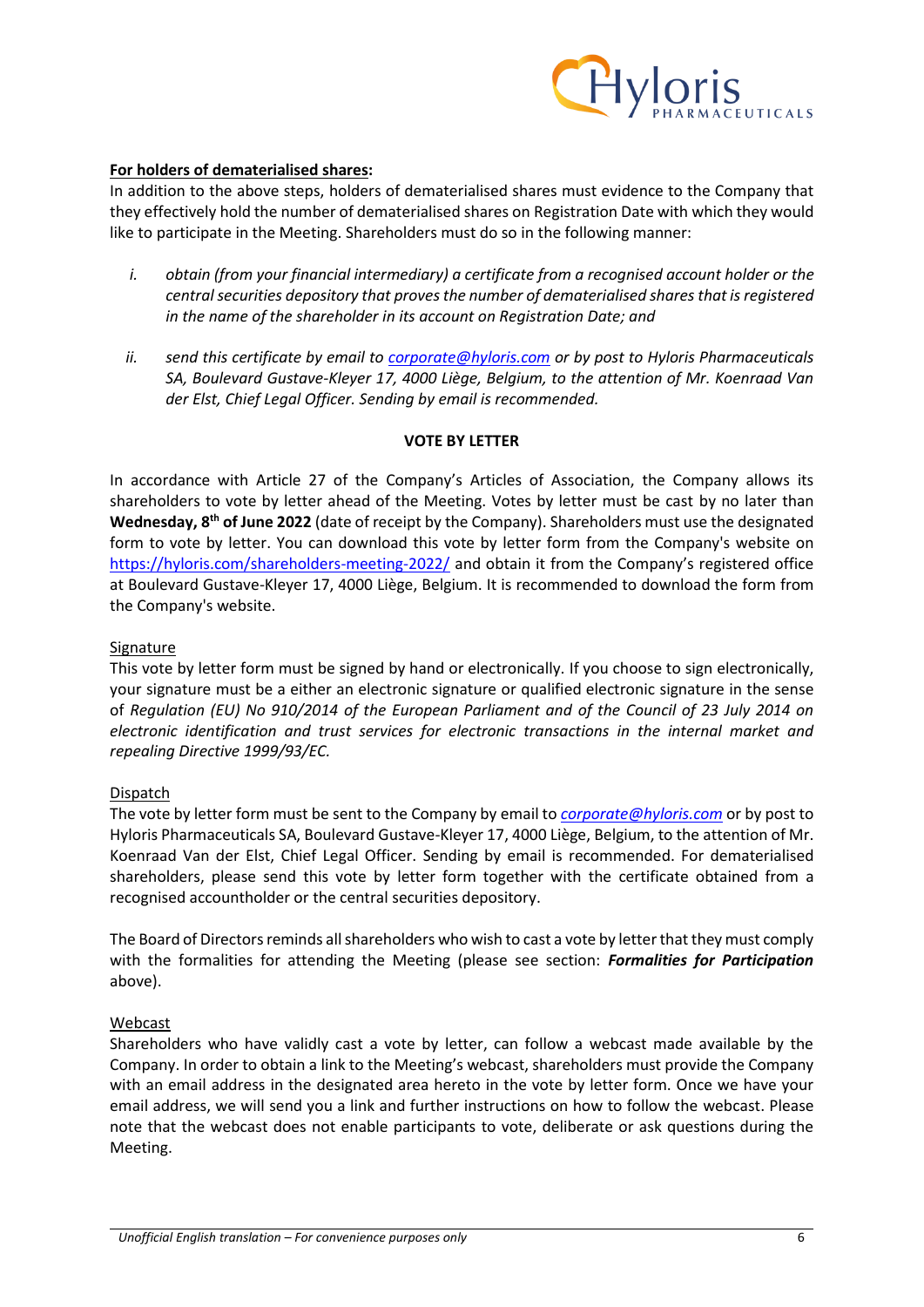

#### **REPRESENTATION BY PROXY**

Bearing in mind everyone's health and safety, shareholders who wish to be represented at the Meeting are proposed to grant a proxy to Mr. Koenraad Van der Elst, Chief Legal Officer, who will be physically present at the Meeting, or they may grant powers to a proxy holder of their choice.

Shareholders who wish to appoint a proxy holder must do so in accordance with the applicable rules of Belgian law. This includes the rules on conflicts of interest and the keeping of a register. Since the proxy holder proposed by the Company potentially falls under the conflict-of-interest rules of Article 7:143, §4 of the Belgian Code on Companies and Associations, you must give voting instructions to the proxy holder for each of the agenda items. If you do not give voting instructions for all agenda items or if, for whatever reason, there is lack of clarity on the voting instructions given, the proposed proxy holder will abstain from voting.

The Board of Directors reminds all participants who wish to be represented by proxy that they must comply with the formalities for attending the Meeting (please see section: *Formalities for Participation* above).

#### Appointment

If you want to appoint a proxy holder, please complete the proxy form and submit it to the Company by no later than Wednesday, 8<sup>th</sup> of June 2022 (date of receipt by the Company). Shareholders must use the designated form to grant a proxy. You can download this proxy form from the Company's website on https://hyloris.com/shareholders-meeting-2022/ or obtain it from the Company's registered office at Boulevard Gustave-Kleyer 17, 4000 Liège, Belgium. Bearing in mind everyone's health and safety, it is recommended to download the form from the Company's website.

## Signature

The proxy form must be signed by hand or electronically. If you choose to sign electronically, the electronic signature must satisfy the same requirements that are set out above under the section: *Vote by Letter* (sub-heading *Signature*).

## Dispatch

The signed proxy form must be sent to the Company by email to *[corporate@hyloris.com](mailto:corporate@hyloris.com)* or by post to Hyloris Pharmaceuticals SA, Boulevard Gustave-Kleyer 17, 4000 Liège, Belgium, to the attention of Mr. Koenraad Van der Elst, Chief Legal Officer. Sending by email is recommended. For dematerialised shareholders, please send this proxy form together with the certificate obtained from a recognised accountholder or the central securities depository.

#### Webcast

Shareholders who have granted a proxy, can follow a webcast made available by the Company. In order to obtain a link to the Meeting's webcast, shareholders must provide the Company with an email address in the designated area hereto in the proxy form. Once we have your email address, we will send you a link and further instructions on how to follow the webcast. Please note that the webcast does not enable participants to vote, deliberate or ask questions during the Meeting.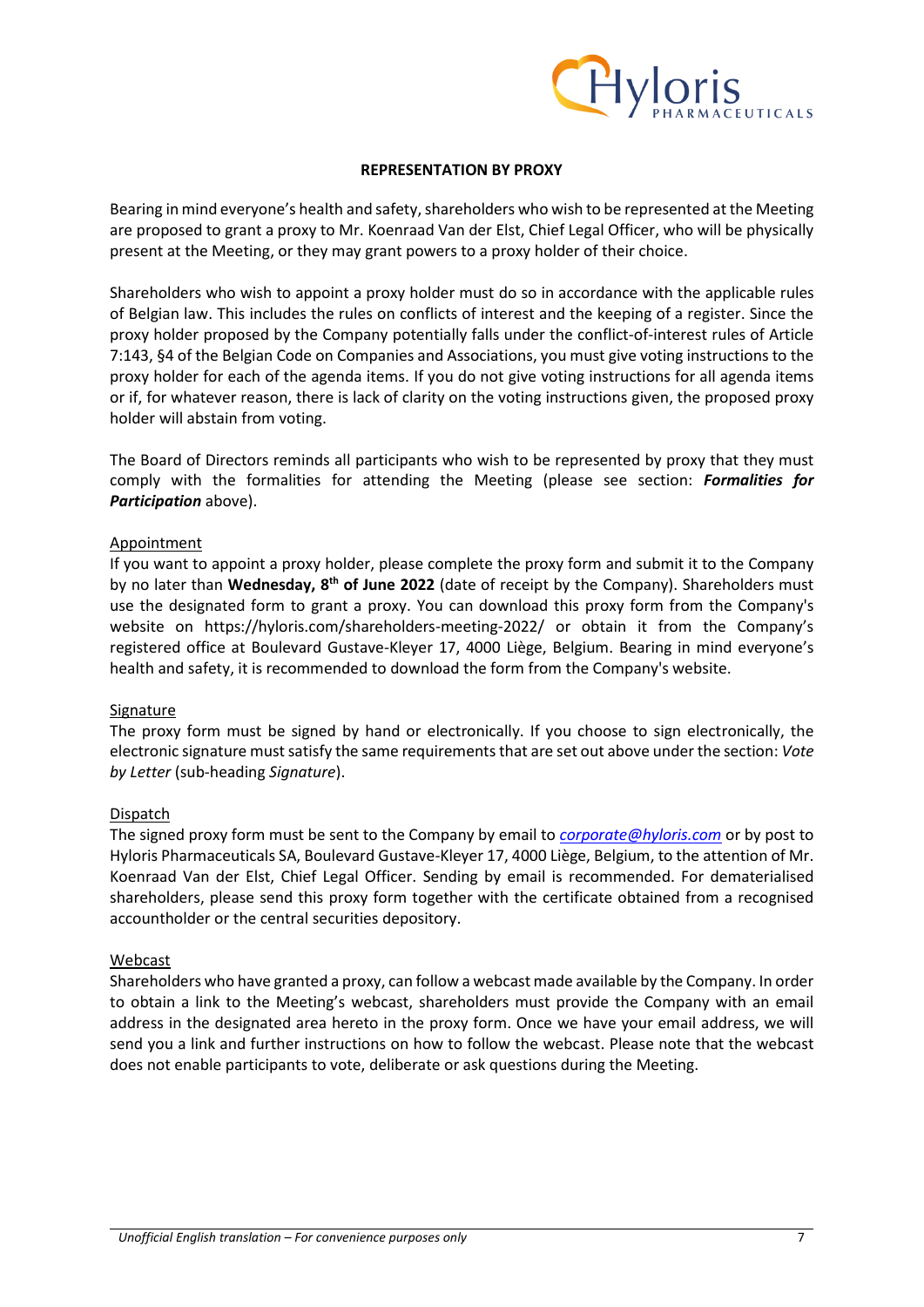

## **ELECTRONIC PARTICIPATION**

The Company enables its shareholders to participate electronically in the Meeting. Shareholders will be able to participate, deliberate, and vote during the Meeting via Teams, in accordance with Article 7:137 of the Belgian Code on Companies and Associations. The realtime Teams videoconference will allow shareholders to follow the discussions of the Meeting directly, simultaneously, and continuously. Shareholders who participate and vote electronically during the Meeting via Teams, will be deemed to be present at the Meeting.

The Board of Directors reminds all shareholders who wish to participate electronically in the Meeting and vote during the Meeting that they must comply with the formalities for attending the Meeting (please see section: *Formalities for Participation* above).

How to participate electronically via Teams and how to vote:

- *i. Complete the Registration Condition and Notification Condition in the manner and by the deadline set out under section: Formalities For Participation;*
- *ii. Provide your full name and email address to the Company by Wednesday, 8th of June 2022 (date of receipt by the Company) by sending an email to [corporate@hyloris.com,](mailto:corporate@hyloris.com) so the Company can verify your capacity and identity.* For dematerialised shareholders, please send thisinformation together with the certificate obtained from a recognised accountholder or the central securities depository*;*
- *iii. If you have been admitted to the Meeting, you will receive personal login details in the following days. The Company will also provide an explanation on how to connect to the Meeting, as well as an explanation of how to vote and how to exercise your rights during the Meeting;*
- *iv. You are entitled to ask questions during the Meeting in accordance with section: Right to Ask Questions;*
- *v. On the day of the Meeting, please click on the personal login link that you have received;*
- *vi. Access to the Meeting is open on Tuesday, 14th of June 2022 at 13:50 (Central European Summer Time) and the Meeting will start at 14:00 (Central European Summer Time);*
- *vii. Please make sure you have a stable internet connection throughout the entire Meeting.*

More information on electronic participation in the Meeting can be consulted on the Company's website https://hyloris.com/shareholders-meeting-2022/ . Feel free to write us at *[corporate@hyloris.com](mailto:corporate@hyloris.com)* if you have any questions in relation to participating in the Meeting electronically and voting during the Meeting. If you experience any difficulties during the Meeting, you may contact *[corporate@hyloris.com](mailto:corporate@hyloris.com)*.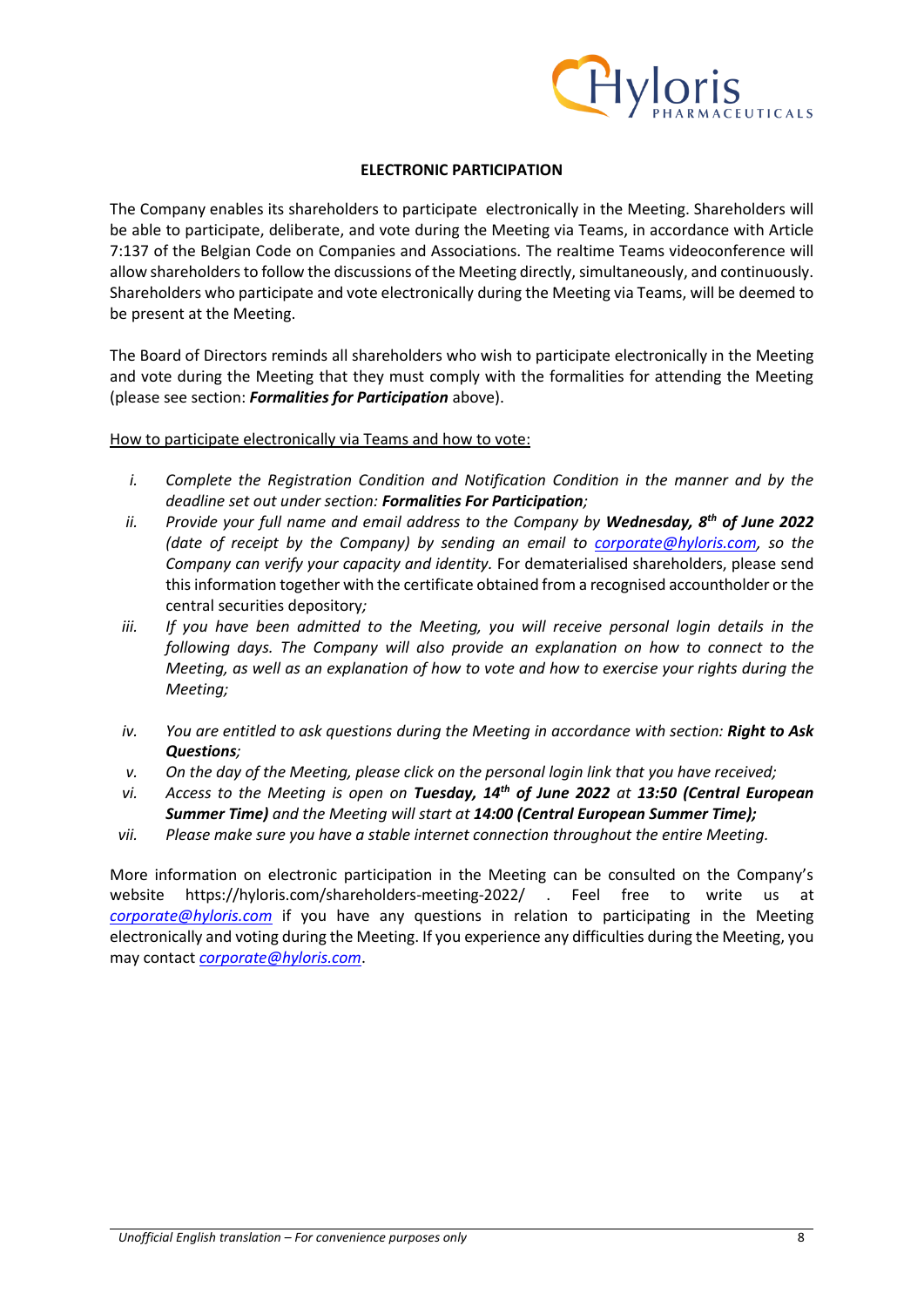

# **PHYSICAL PARTICIPATION**

Bearing in mind everyone's health and safety, the Company recommends making use of one of the three participations modes enumerated above. Nonetheless, shareholders who wish to participate physically, may present themselves on **Tuesday, 14th of June 2022** at **13:30 (Central European Summer Time)** at **Boulevard Gustave-Kleyer 17, 4000 Liège, Belgium.** The Company kindly asks participants to register from 13:30 to no later than 13:50 in order to allow for an attendance list to be drawn up.

Any natural person participating in the Meeting as a shareholder, proxy holder or representative of a legal person must prove his or her identity. The representatives of legal persons must also prove their capacity as a legal representative or special proxy.

# **REVISED AGENDA**

Article 7:130, §1 of the Belgian Code on Companies and Associations permits shareholders who hold at least three percent (3%) of the Company's share capital (either alone or together with other shareholders) to add items to the Meeting's agenda and to table draft resolutions in relation to items that have been or will be added to the agenda.

The Board of Directors reminds all shareholders who wish to revise agenda items and proposed resolutions that they must comply with the formalities for attending the Meeting (see section: *Formalities for Participation* above).

## How to revise agenda items and/or propose new resolutions

In accordance with Article 7:130, §1 of the Belgian Code on Companies and Associations, shareholders must submit proof to the Company that they own at least three percent (3%) of the Company's share capital at the date the request is made to revise agenda items or propose new resolutions. In addition, a request to add items to the agenda and/or to table draft resolutions must be submitted in writing. The request must contain the description of the agenda item concerned. For adding a proposed resolution, the request must contain the description of the draft resolution.

## Dispatch

This request must be sent to the Company by no later than **Monday, 23th of May 2022** (date of receipt by the Company) by email to *[corporate@hyloris.com](mailto:corporate@hyloris.com)* or by post to Hyloris Pharmaceuticals SA, Boulevard Gustave-Kleyer 17, 4000 Liège, Belgium, to the attention of Mr. Koenraad Van der Elst, Chief Legal Officer. Sending by email is recommended.

## Confirmation of receipt

The Company will confirm within 48 hours the receipt of any requests to add agenda items or proposed resolutions. The Company will inform the shareholder in writing whether its request fulfils the conditions set out above or not. Shareholders are advised to indicate the postal or e-mail address to which the Company should send confirmation of receipt of the request.

## Implications of a revised agenda

In the event of changes to the agenda and/or proposed resolutions, as described above, the Company will publish a revised agenda with additional agenda items and/or additional proposed resolutions no later than **Monday, 30th of May 2022**.

Simultaneously with the publication of a revised agenda, the Company will make an amended proxy form and amended vote by letter form available on the Company's website at [https://hyloris.com/shareholders-meeting-2022/.](https://hyloris.com/shareholders-meeting) Proxies and votes by letter that have reached the Company prior to the publication of a revised agenda remain, on the one hand, valid for those agenda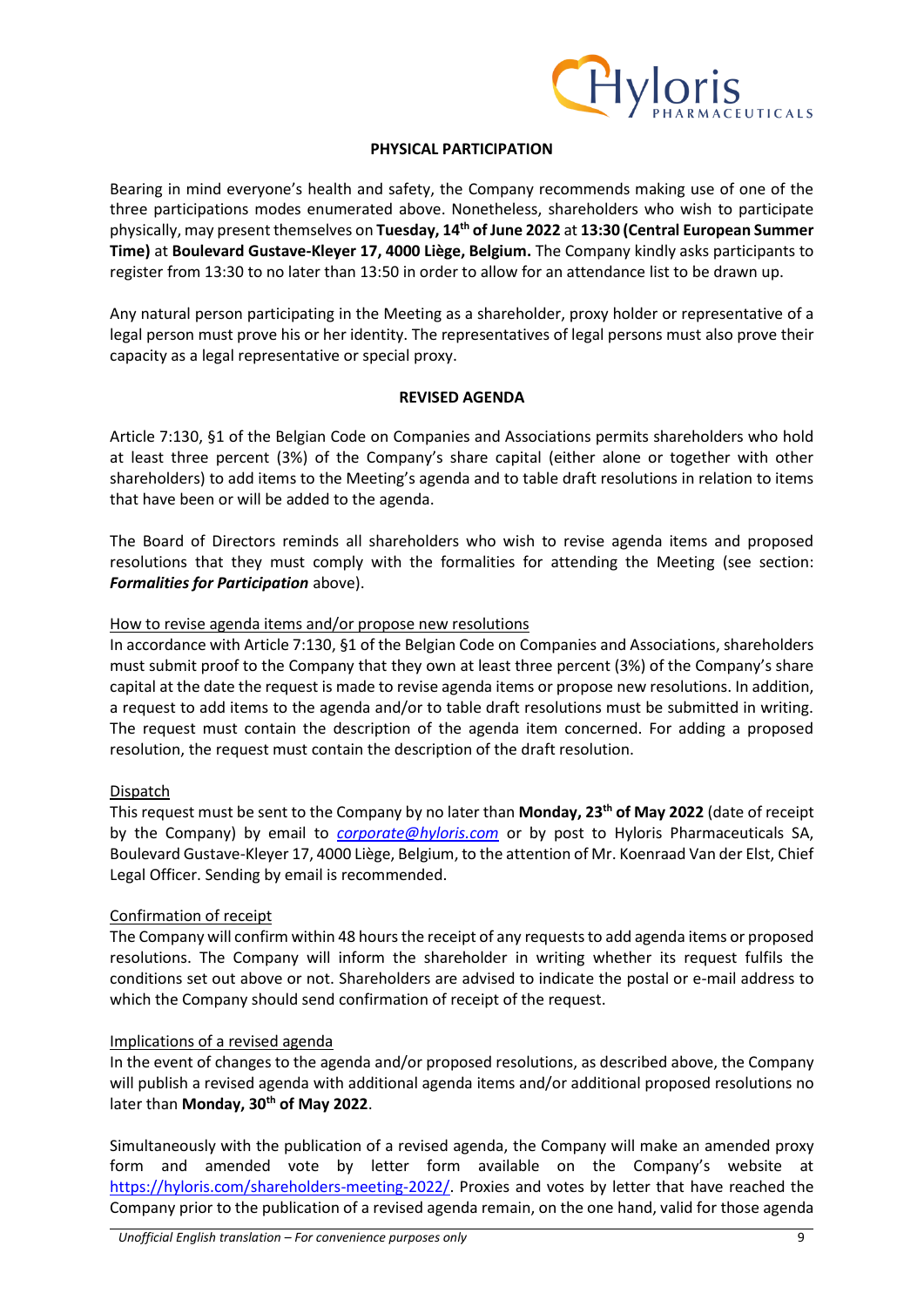

items to which the proxies and votes by letter apply. On the other hand, the proxy holder and shareholder will abstain from voting on any new agenda items or proposed resolutions. Therefore, shareholders have the possibility to submit a new proxy or vote by letter (in accordance with the respective section) by using the amended forms.

# **RIGHT TO ASK QUESTIONS**

Every shareholder and warrant holder has the right to ask questions to the Board of Directors and the statutory auditor in relation to the items on the agenda of the Meeting. Questions will be answered during the Meeting, in accordance with applicable law.

The Board of Directors reminds all shareholders and warrant holders who wish to ask a question that they must comply with the formalities for attending the Meeting (see section: *Formalities for Participation* above).

# How to ask your question ahead of the Meeting

Please send your question by no later than Wednesday, 8<sup>th</sup> of June 2022 (date of receipt by the Company) by e-mail to *[corporate@hyloris.com](mailto:corporate@hyloris.com)* or by post to Hyloris Pharmaceuticals SA, Boulevard Gustave-Kleyer 17, 4000 Liège, Belgium, to the attention of Mr. Koenraad Van der Elst, Chief Legal Officer. Sending by email is recommended.

# How to ask your question in realtime during the Meeting

Where applicable, please ask your question in realtime during the Meeting at the times reserved for questions as will be indicated by the bureau during the Meeting. Participants who have opted for Electronic Participation will have received a practical explanation on how to pose questions by speaking up or via the chat box in Teams.

## **DOCUMENTS**

All specific Meeting-related documents are available on the Company's website https://hyloris.com/shareholders-meeting-2022/*.* Shareholders can request a copy of these documents by sending an email to *[corporate@hyloris.com](mailto:corporate@hyloris.com)*.

The Company's website also mentions the total number of outstanding shares and voting rights of the Company.

## **PRIVACY AND DATA PROTECTION**

In the context of the Meeting, the Company will receive personal data (in the sense of Article 4(1) of the GDPR) from its shareholders, warrant holders and their proxy holders. The personal data could be in the form of a name, identification data, number of shares or warrants, proxy, questions and correspondence via ordinary post or email, confirmation of attendance, etc. During and after the Meeting, additional data could be collected in the form of an attendance list, voting results, voice recording and film, letters and emails, etc. The Company emphasises that it is committed to processing these data according to applicable law and best practices.

The Company will process your personal data only for the purpose of organising and administering the Meeting. To attain this purpose, the Company reserves the right to share your personal data with affiliated entities and with service providers that are assisting the Company in the organising and administering of the Meeting. None of the personal data communicated to the Company will be stored any longer than necessary for the abovementioned purpose.